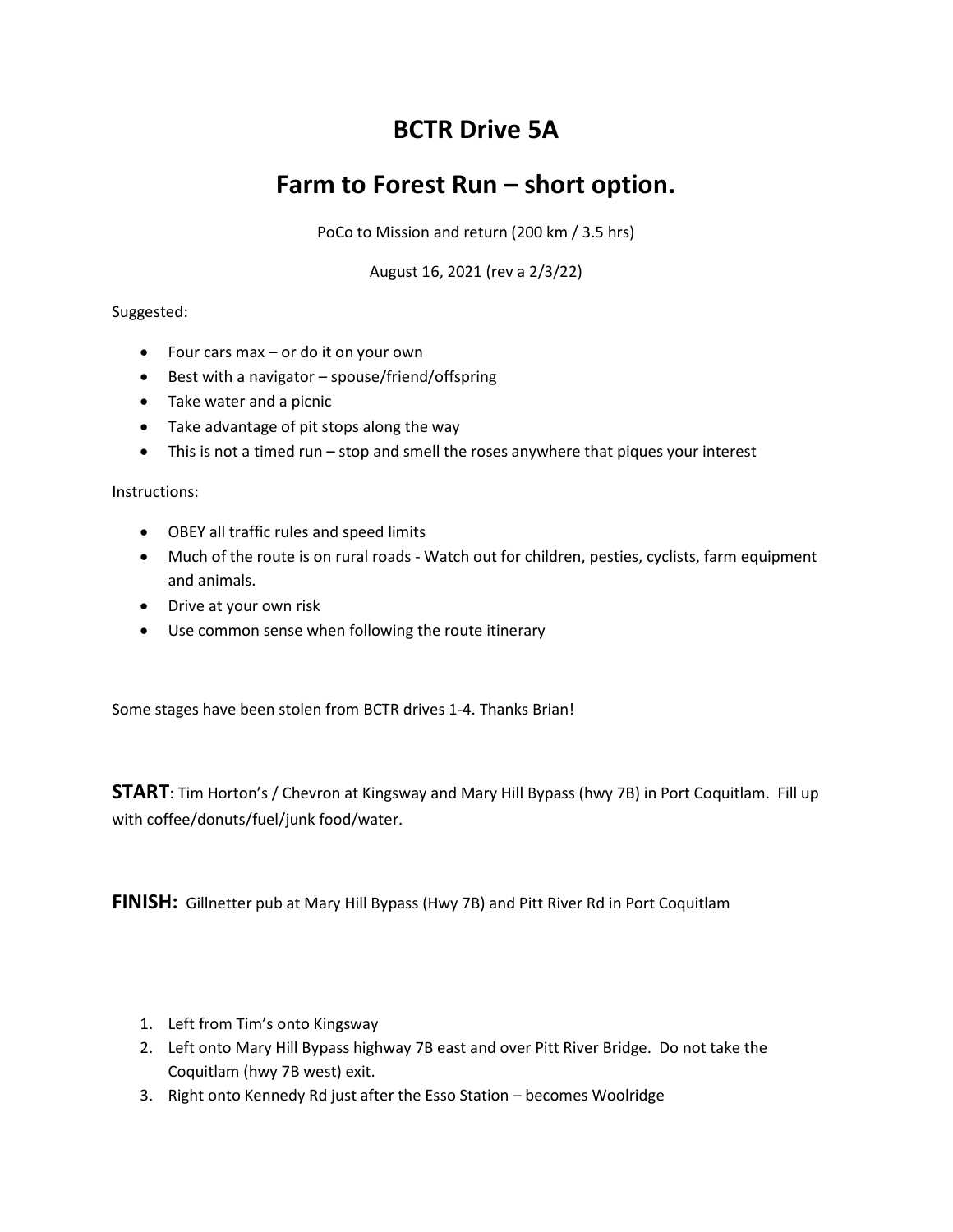- 4. Left onto Ford Rd. Many L and R but stay on Ford Rd
- 5. Right onto Baynes Rd. Pitt Meadows airport on your right
- 6. Left onto Airport Way, thru roundies at Harris and Bonson
- 7. Right at roundy onto Golden Ears bridge south
- 8. Stay right…take the Hope/Langley exit onto 199A
- 9. Left onto 96 Ave heading east
- 10. Left onto 208 ave towards Derby Reach (rev a)
- 11. Right onto Allard Cres
- 12. Left onto McKinnon and past Fort Langley Golf Course
- 13. Left onto 96 (no street sign) towards Ft Langley
- 14. Right onto Glover Rd Stay on Glover over hwy 1 and thru roundy
- 15. Left onto 216 st (at Husky Stn) Visit Napier Antiques on your right….if he's open!
- 16. Continue on 216 south to Langley airport
- 17. Left at traffic light onto 56 Ave. No street sign…airport ahead on right Go thru 224/232/240 ave.
- 18. Left onto 248 St north. Perhaps stop at Krause Berry Farm 6172 248<sup>th</sup> and buy a pie for dinner tonight?
- 19. Continue north on 248 over hwy 1.
- 20. Stop at 72 ave. Go thru onto Telegraph Trail. Note the historical info sign on your right.
- 21. Right onto 80 ave. Go slow down the hill….major switchback ahead.
- 22. Left onto 252 st. See the "fixerupper" on your right. How would you like to mow that lawn?
- 23. Right onto 88 ave / River Rd. You've been travelling about an hour now.
- 24. Right onto 272 st south. Go past 84/80/64.
- 25. Left onto 60 Ave east. Becomes Nathan, becomes Lefeuvre.
- 26. Right onto Starr Rd
- 27. Right onto Bradner Rd south. Go past 58<sup>th</sup>
- 28. Right onto Myrtle Ave just over the tracks. Cross Nathan Creek 2X.
- 29. Left at Lefeuvre Rd.
- 30. Left onto Townshipline Rd thru Bradner
- 31. Left onto Ross Rd
- 32. Right onto Harris Rd.and thru Mt Lehman, Glenmore and Gladwin.
- 33. Left onto Riverside St just before Abbotsford-Mission highway #11. Go under the hwy to Matsqui Trail Regional Park. Stop for a picnic or at least to stretch your legs and a pit stop. You are about halfway now.

This is where the long version drive 5B departs.

- 34. Return to Riverside St. and then turn right onto highway 11 heading north.
- 35. Proceed over Mission bridge to the traffic light at Lougheed Hwy #7.
- 36. Cross Lougheed onto Cedar Valley Connector and proceed up the hill.
- 37. Right onto  $7<sup>th</sup>$  Ave.
- 38. Left onto Stave Lake Rd heading north.